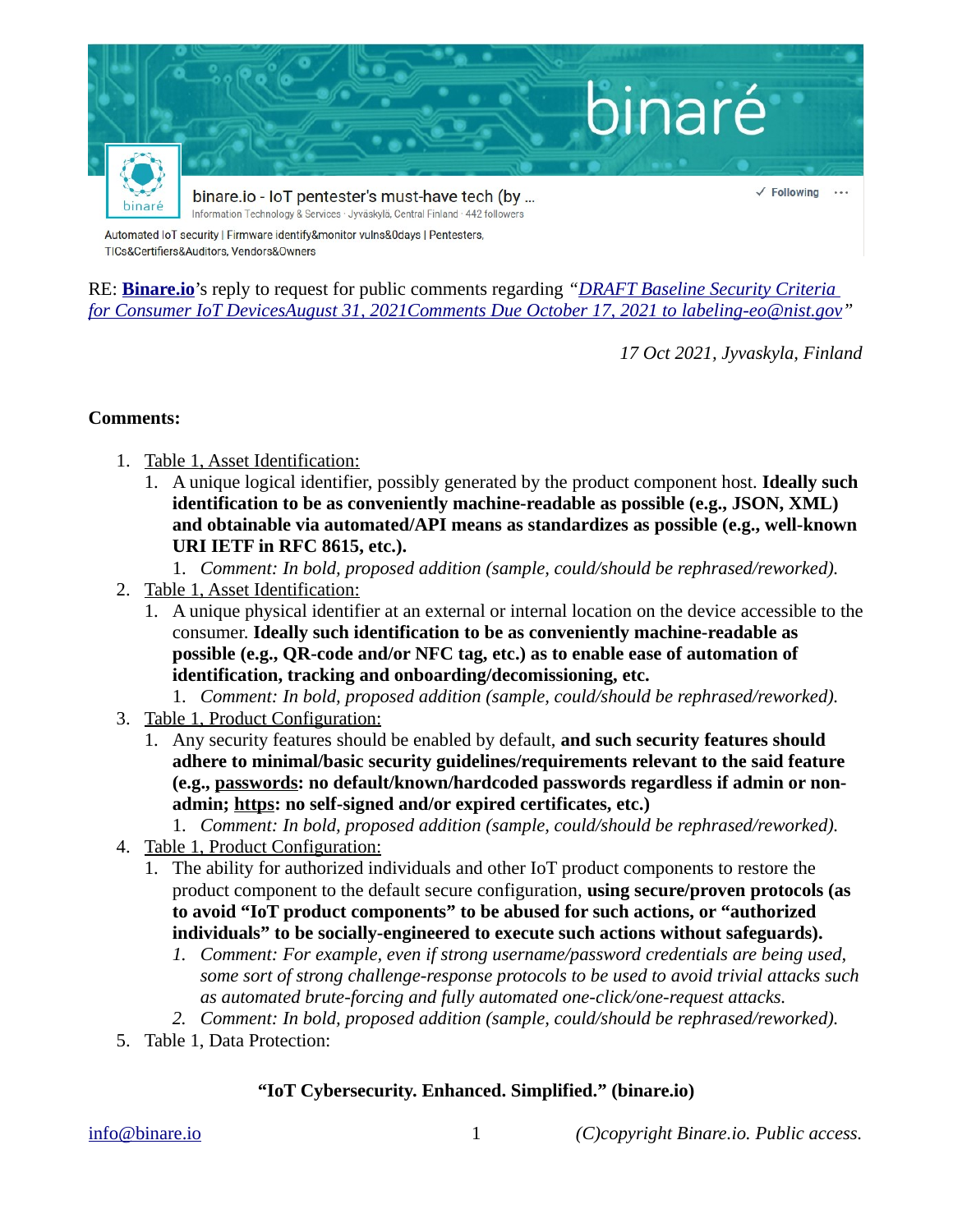

- 1. The ability for authorized individuals, other IoT product components, and/or systems to delete data at rest from the product component, **in a verifiable and demonstrable manner (e.g., unique, timestamped, digitally-verifiable proof receipt by the vendor/supplier that the data has been erased – such proof could be used by the end customer in legal plane if the data was not actually deleted and found in data breach leaks).**
	- 1. *Comment: In bold, proposed addition (sample, could/should be rephrased/reworked).*
	- 2. Add **5. Label indication (physical + digital) of the level of a) processing and b) storage of PII, with regards to various GDPR/CCPA/etc. "data privacy" directives**
		- *1. Comment: Example scenario fitness trackers many times need to pair with smartphone (Apple/Google account) and requires using some original vendor app (may require additional accounts such as samsung, huawei) or some third-party generic app. However, it is never clear whether any of the user information (such as account identification, etc.) is synced to the fitness tracker device itself, and if synced what exactly is stored on the fitness tracker and how it is dealt with/protected/erased/decommissioned.*
	- *2. Comment: In bold, proposed addition (sample, could/should be rephrased/reworked).*
- 6. Table 1, Logical Access to Interfaces
	- 1. The ability of the product component to validate that the input received through its interfaces matches specified definitions of format and content.
		- 1. *Comment: Seems to be completely out of place here. Also, it is a HUGE "software security" topic – minimizing it to two-line text will basically render it useless (due to lacking concrete requirements and being too generic and open to interpretations).*
- 7. Table 1, Software Update
	- 1. updating of some product components by be dependent on or performed by *1. Comment: Sentence seems "broken".*
- 8. Table 1, Software Update
	- 1. The ability for the product component to verify and authenticate any update before installing it.
		- 1. *Comment: Maybe instead of "ability" to be "necessity/MUST".*
		- *2. Comment: "any update" to also clarify that not just directly-functional, but rather any types of data/code that modifies the IoT component – classic example is Code Injection via "language packs".*
- 9. Table 1, Software Update
	- 1. Add 1a: **"The ability to update the product component's software in Internet-lacking situations (e.g., via USB/NFC as close-proximity, or Smartphone App pairing where the App SHOULD NOT require internet at the time of firmware update hence the App should be able to "cache" latest update for later use.)"**

## **"IoT Cybersecurity. Enhanced. Simplified." (binare.io)**

[info@binare.io](mailto:info@binare.io) 2 *(C)copyright Binare.io. Public access.*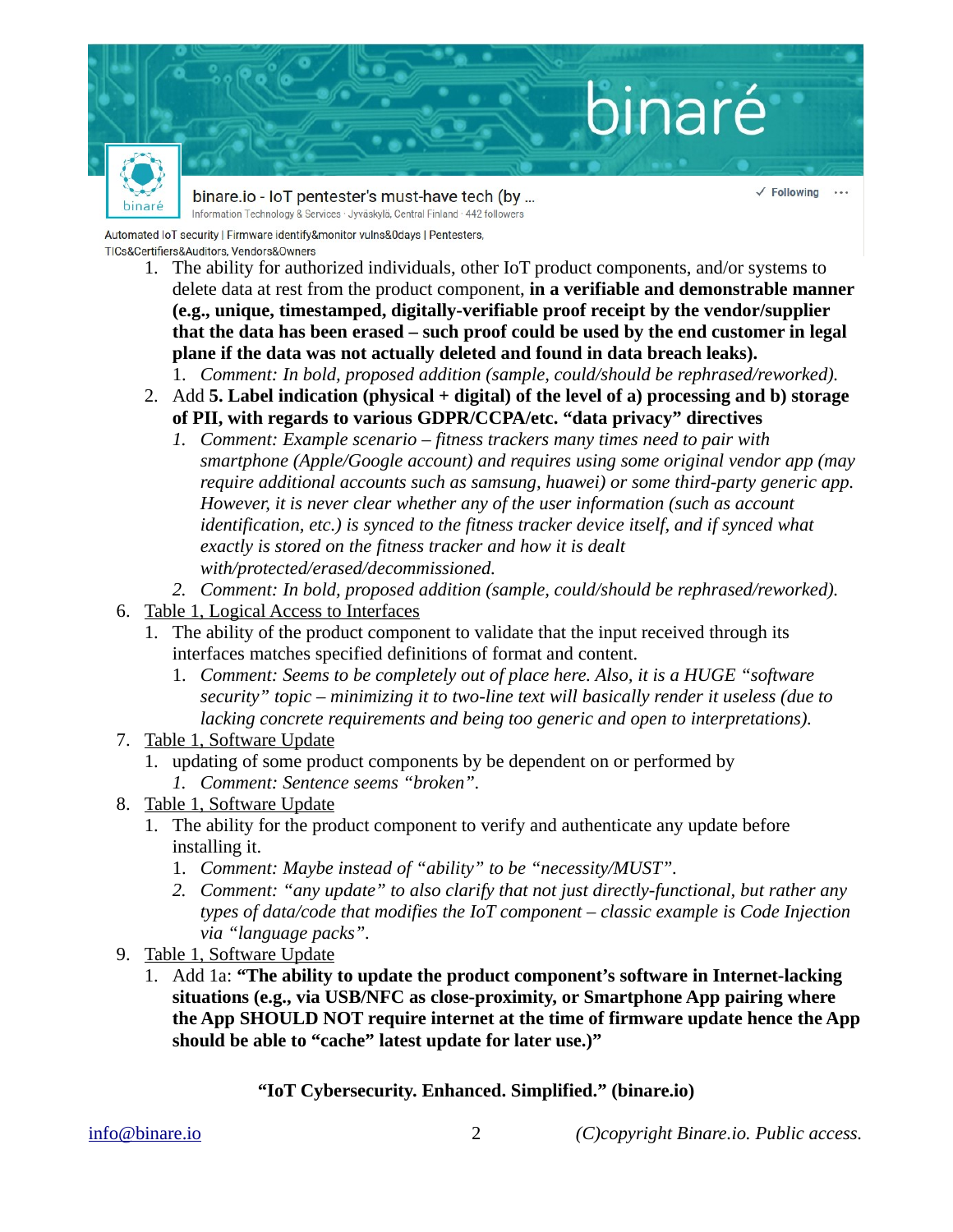

- 1. *Comment: Too many times we have seen that IoT products fail when Internet fails or provider's servers are down. Moreover, there maybe users that may be faced with nointernet situations (by will or by circumstances), still such users SHOULD NOT be forced to have internet/connectivity in order to perform a software update.*
- 10. Table 1, Cybersecurity State Awareness
	- *1. Comment: Missing requirement about dealing/scrubbing any PII (e.g., owner/operator of the device, but can also be honest mistake "wrong device" type of failed login by users other than the owner/operator while introducing their username/password – there is the risk their PII is exposed without their consent and without them being even aware).*
- 11. Table 1, Cybersecurity State Awareness
	- 1. *Comment: Missing requirement that if such information is sent/copied/transferred to the vendor/provider (e.g., cloud, backend, etc.), the user must be notified (e.g., App alerts, or web-interface alerts if device exposes web-interface) when&what exactly was sent/copied/transferred, and such transfers should be also digitally/verifiably/traceably recorded in the logs IoT device/component/product logs (with unique global identifiers so that such identifiers can be used during support calls/emails and LE investigations), should be easily accessible for the end user for the lifetime and should lack ability to modify such logs by whatever entity (authorized/unauthorized).*
- 12. Table 1, Cybersecurity State Awareness
	- 1. *Comment: Missing requirement/ability for the end user to be offered end-to-end functionality to proactively indicate the suspicion of cybersecurity compromise (which would trigger some automated actions on the IoT product and/or some transfer of "cybersecurity state" data to the vendor's backend/cloud, however as above user awareness and user consent must be well and explicitly be taken into consideration before performing any such actions).*
- 13. Table 2, Documentation
	- *1. Comment: All the data in the human-readable documentation, should be as much as possible encoded in machine-readable formats and specifications available/relevant for each type of document or documented information (NOTE: while PDF is a machinereadable format, it is not the best to ensure machine-to-machine data exchange and protocol communication) as to enable easier transition to SecOps in the future as well as to assist users who operate large fleets of devices and where it is impossible for humans to go over hundreds of PDFs containing each hundreds of pages.*
- 14. Table 2, Documentation
	- *1. Comment: Missing documentation item related to "open specifications", "developer's guide", "reference implementation" - this is valid for the cases where end user want to move certain IoT device/product from "default backend/cloud" to some other non-default*

# **"IoT Cybersecurity. Enhanced. Simplified." (binare.io)**